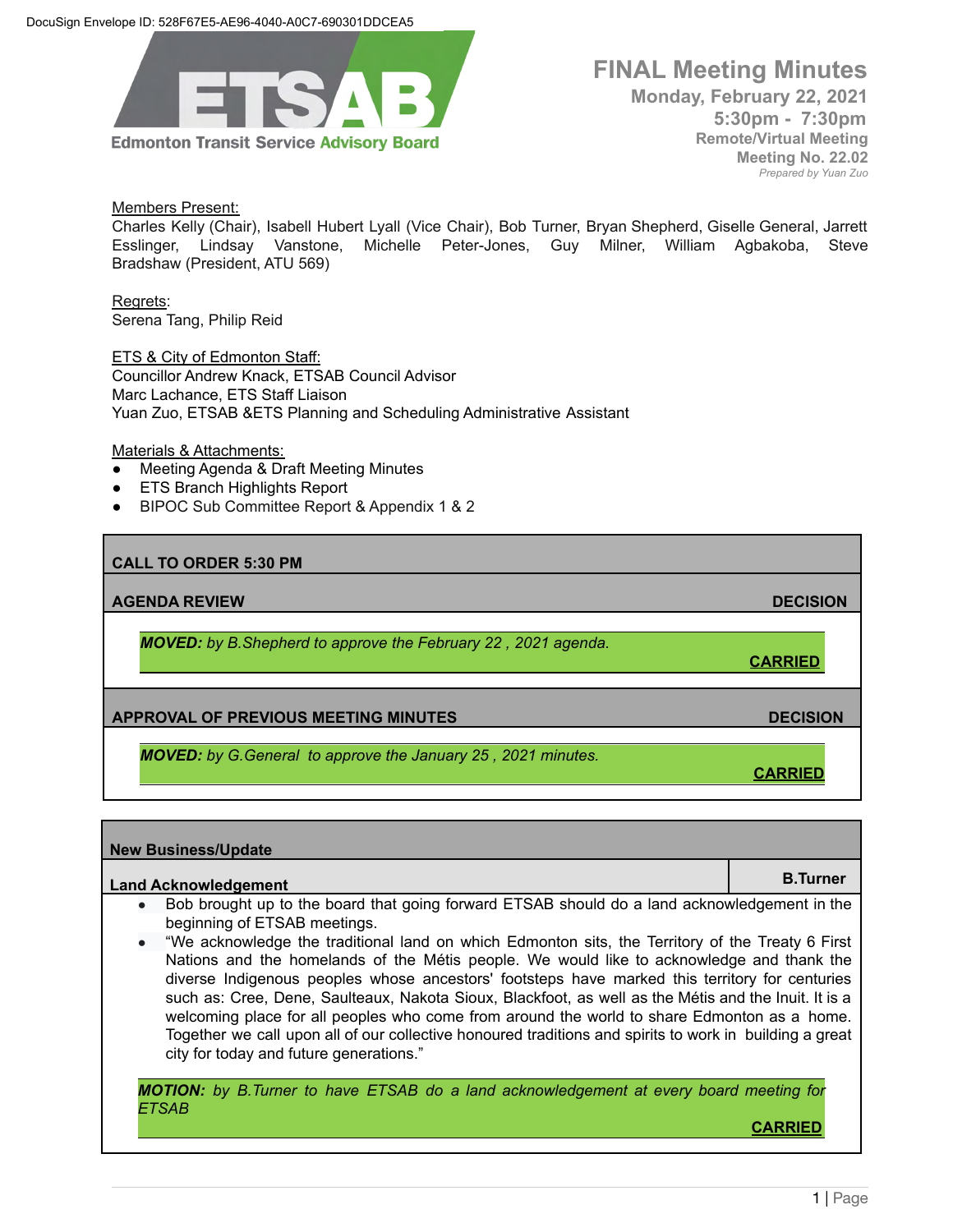| <b>Annual Retreat</b>                                                                                             | <b>I.Hubert Lyall</b> |
|-------------------------------------------------------------------------------------------------------------------|-----------------------|
|                                                                                                                   |                       |
| ETSAB 2021 annual retreat will take place once the new board member starts.<br>$\bullet$                          |                       |
| Isabell will send a doodle poll to all board members to get availability dates.                                   |                       |
| Marc has agreed to look for a facilitator for the annual retreat.                                                 |                       |
|                                                                                                                   |                       |
| <b>Recruitment</b>                                                                                                | C.Kelly               |
| There will be one position available on the board.<br>$\bullet$                                                   |                       |
| There are 10 applicants.                                                                                          |                       |
| Charlie will be meeting with the Urban Planning Committee for discussion of the short list on Friday.             |                       |
| Interviews will be mid March and appointments will be made early April                                            |                       |
|                                                                                                                   |                       |
| <b>CUTA Presenter</b>                                                                                             | <b>L.Vanstone</b>     |
| ETSAB would like to present to CUTA in the future.<br>$\bullet$                                                   |                       |
|                                                                                                                   |                       |
|                                                                                                                   |                       |
|                                                                                                                   |                       |
| <b>Google Drive</b>                                                                                               | P.Reid                |
| Phil was not able to join the board meeting tonight so this discussion will be postponed to the next<br>$\bullet$ |                       |
| ETSAB board meeting                                                                                               |                       |

| <b>Sub Committee Updates</b>                                                                                                                                                                                                                                                                                       | <b>INFORMATION</b> |
|--------------------------------------------------------------------------------------------------------------------------------------------------------------------------------------------------------------------------------------------------------------------------------------------------------------------|--------------------|
| <b>BIPOC Update/Approvals</b>                                                                                                                                                                                                                                                                                      | J.Esslinger        |
| The BIPOC report was approved by the board but there were concerns with the language<br>$\bullet$<br>surrounding the report.                                                                                                                                                                                       |                    |
| It was decided by the board that Jarret will go in and do some clean up on some of the wordings on<br>$\bullet$<br>the report but the intent and context of the subject matter will not change.<br>Administration will wait for Jarret's final email to be forwarded to the Office of the City Clerk.<br>$\bullet$ |                    |
| <b>MOTION:</b> by J.Esslinger to accept this report as submitted with the cavaliot that he will go in to<br>make minor edits and cleanups to go to council at a later date.                                                                                                                                        |                    |
|                                                                                                                                                                                                                                                                                                                    | <b>CARRIED</b>     |
| <b>Transit and Vulnerable User Update</b>                                                                                                                                                                                                                                                                          | <b>C.Kelly</b>     |
| Charlie will do some cleanup on the report and revisit at March's board meeting.<br>$\bullet$                                                                                                                                                                                                                      |                    |

| <b>EXTERNAL UPDATES</b>                                                                                                                                                                                                                                                                                               | <b>INFORMATION</b> |
|-----------------------------------------------------------------------------------------------------------------------------------------------------------------------------------------------------------------------------------------------------------------------------------------------------------------------|--------------------|
| <b>ETS Branch Highlights Report</b>                                                                                                                                                                                                                                                                                   | <b>M. Lachance</b> |
| ETS has completed its 2020-21 Annual Service Plan (ASP). The ASP has traditionally acted as<br>$\bullet$                                                                                                                                                                                                              |                    |
| an annual report that highlighted the accomplishments of the previous year and the projects to be<br>completed or progressed in the upcoming year.                                                                                                                                                                    |                    |
| For the second year in a row, the deep cold caused a crack in the LRT tracks. The cracked rail was<br>$\bullet$<br>discovered near Southgate late on February 8 and caused the track to be shut down temporarily.<br>LRT service continued, with trains northbound and southbound alternating on the remaining track. |                    |

City crews were posted outside to manually operate switches during the day. The following evening, crews worked in -34C weather to bolt reinforcement bars to the rail on either side of the crack to secure it. Then, they used a cable to bond the rail back together so that the signalling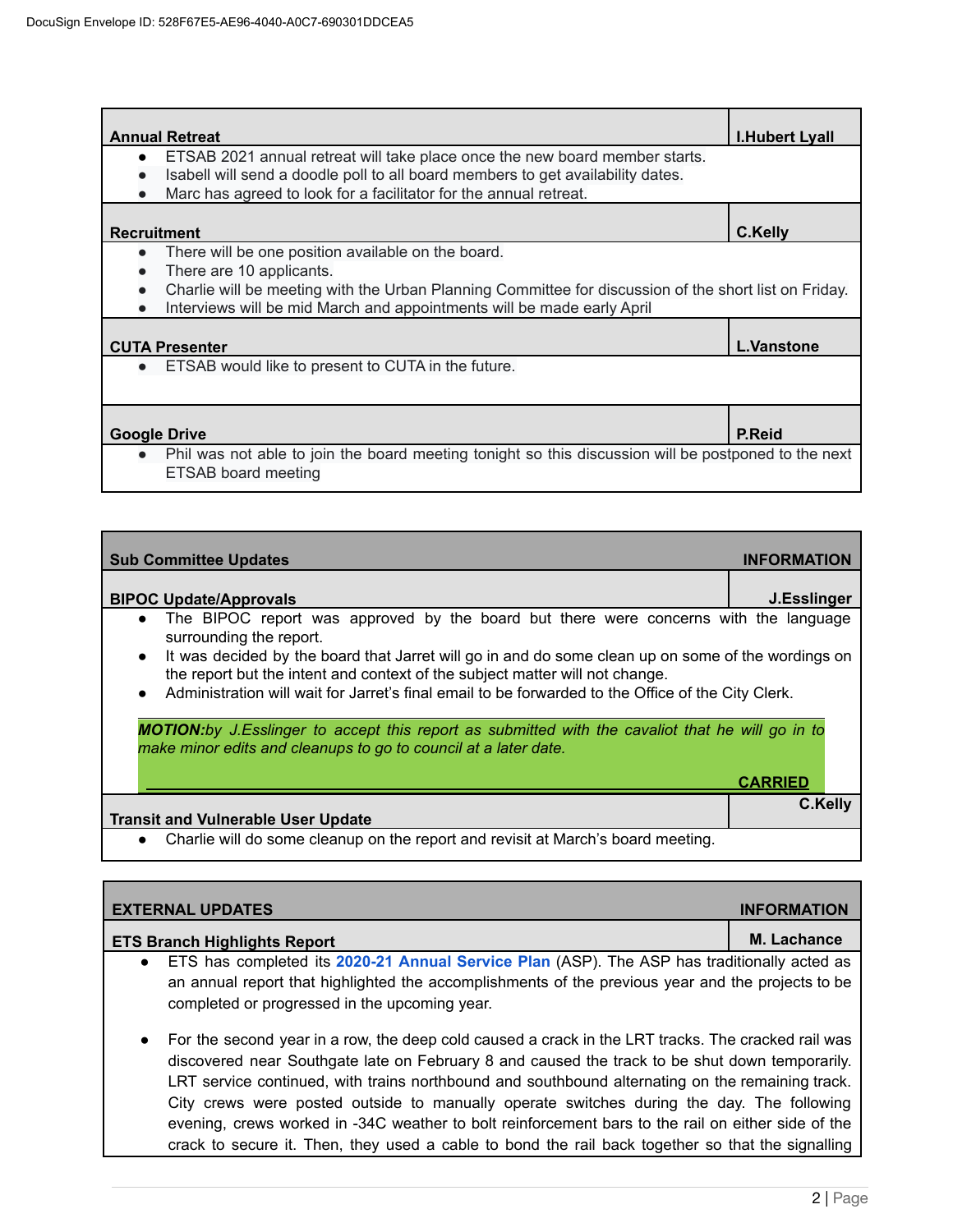system works. This is a solid but temporary fix and a permanent repair will be made in the summer when it's warmer. Regular LRT service was restored for the following morning.

- City of Edmonton activated its extreme weather response to help keep vulnerable Edmontonians safe. Staff from the Social Development branch in Citizen Service and the Homeward Trust organization coordinated the extreme weather response. ETS provided two dedicated overnight bus routes for people who needed emergency shelter, as well as transportation to get there. The service ran nightly from February 4 -17, picking people up at transit centres and other key locations and dropping them off at a shelter where they were safe and warm for the night. Demand for the bus service increased steadily during the two week period, with as many as 141 people riding one of the two routes on a given evening.
- On January 28, the Government of Alberta approved the Regional Transit Services Commission's (RTSC) application to establish as a legal entity. The legal formation comes after much work and extensive collaboration by eight member regional municipalities: Beaumont, Devon, Fort Saskatchewan, Leduc, St. Albert, Spruce Grove, Stony Plain and Edmonton. With the legal formation of the RTSC and after the selection of a Chief Executive Officer, the RTSC will enter the formation and set-up phase of operations.
- On February 2, City Administration presented its "**[Transit Mode Share](https://pub-edmonton.escribemeetings.com/filestream.ashx?DocumentId=78597)**" information report that focused on what policy, transit investment, partnership and pricing mechanisms are required to increase transit mode share It also explored the economic development impacts of increasing ridership.
- ETS continues to be focused on providing a safe transit journey for customers. To date, ETS has implemented a number of safety and security measures including:
	- Help buttons, pull handles and yellow push strips equipped on all LRT trains
	- Security guards deployed at 19 Transit Centres/Stations throughout Edmonton.
	- Transit Peace Officers patrol transit property and collaborate with members of Edmonton Police Service.
	- 24/7 Phone line is available 24 hours a day, 7 days a week to report safety concerns to ETS staff by call Transit Watch at 780-442-4900
	- Transit Watch text message service a silent text message service for customers to alert control centre of safety or security concerns
	- Blue Help Phones (emergency phones) connect directly to ETS security
	- CCTV surveillance cameras throughout ETS property and vehicles
	- Crime Prevention Through Environmental Design (CPTED) designing facilities to discourage crime and encourage feelings of safety through lighting, mirrors, etc.
	- Stop Request a daily program that allows passengers to stop at a location other than a bus stop along the route after 6pm, provided it's safe to do so.
	- Recruit and hire more women as transit operators to reflect the community ETS serves.
- On February 8, Edmonton's new City Manager, Andre Corbould, provided an update to the Edmonton City Council Emergency Advisory Committee. This included activation of the Extreme Weather Response that enables ETS to provide a shuttle service between shelters in Edmonton and some transit and LRT centres. The update also provided some statistics on the patrols and ticketing related to face mask wearing.

**ATU 569 S.Bradshaw**